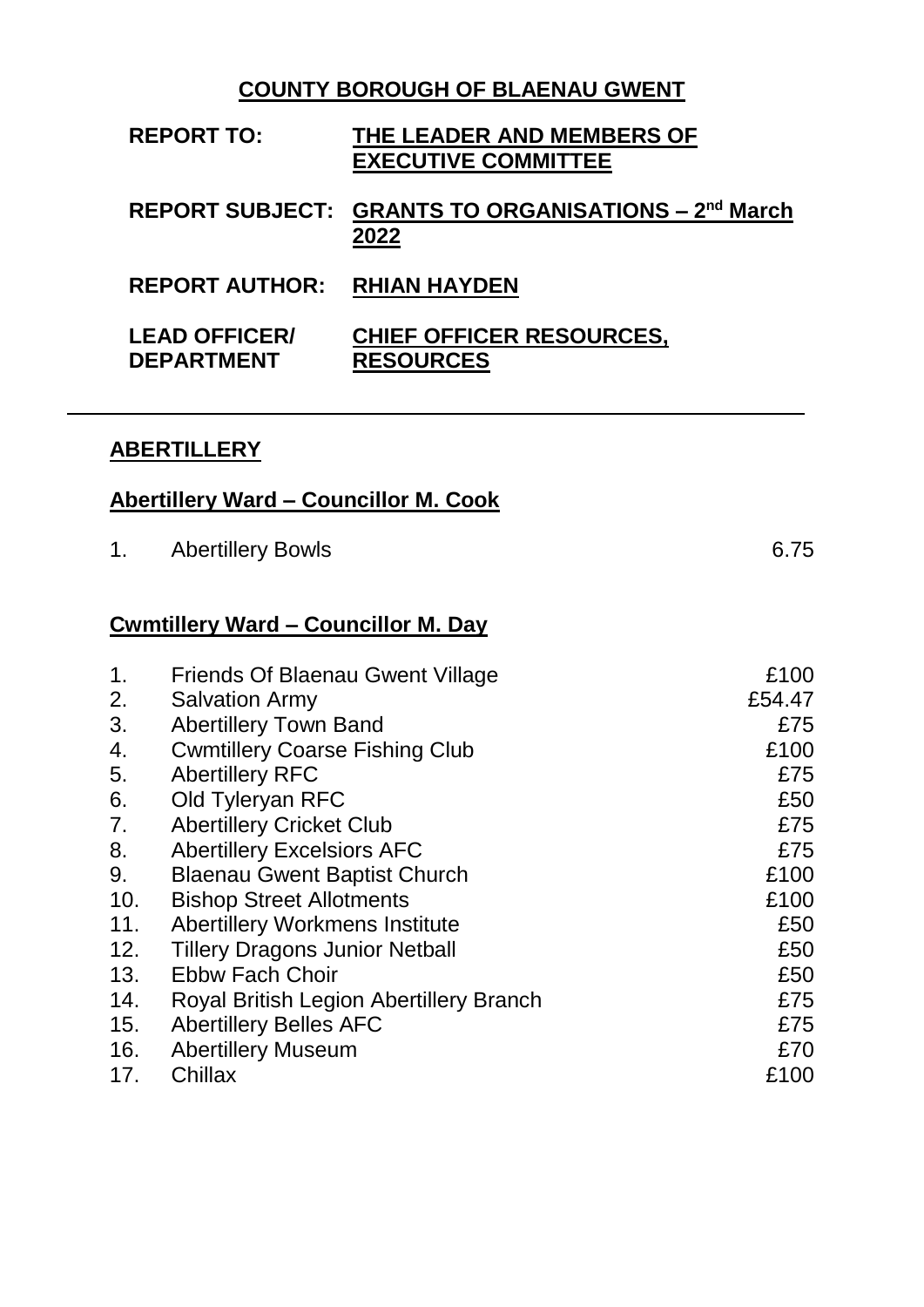# **Llanhilleth Ward – Councillor H. McCarthy**

| 1.<br>2.<br>3.<br>4.<br>5.<br>6.<br>7.<br>8.<br>9.<br>10.<br>11. | Chillax<br><b>Aberbeeg Community Centre</b><br><b>Soffrydd Community Centre</b><br><b>Llanhilleth Miners Institute</b><br><b>Abertillery Foodbank</b><br><b>Llanhilleth &amp; District Bowls Club</b><br>Friends of St Illtyds Church<br><b>Soffrydd Senior Citizens</b><br>Soffrydd Youth Club<br><b>Brynithel Welfare Community Centre</b><br><b>Abertillery Town Band</b> | £350<br>£350<br>£350<br>£100<br>£250<br>£100<br>£100<br>£100<br>£100<br>£100<br>£77.04 |
|------------------------------------------------------------------|------------------------------------------------------------------------------------------------------------------------------------------------------------------------------------------------------------------------------------------------------------------------------------------------------------------------------------------------------------------------------|----------------------------------------------------------------------------------------|
|                                                                  | Six Bells Ward - Councillor D. Hancock                                                                                                                                                                                                                                                                                                                                       |                                                                                        |
| 1.<br>2.<br>3.<br>4.<br>5.                                       | <b>Six Bells Community Hall</b><br><b>Friends of Six Bells Park</b><br><b>Abertillery Excelsiors Junior AFC</b><br><b>Abertillery Excelsiors AFC</b><br>Old Tyleryan RFC                                                                                                                                                                                                     | £400<br>£600<br>£405<br>£300<br>£100.20                                                |
|                                                                  | <u>Six Bells Ward - Councillor M. Holland</u>                                                                                                                                                                                                                                                                                                                                |                                                                                        |
| 1.                                                               | Old Tyleryan RFC                                                                                                                                                                                                                                                                                                                                                             | £185                                                                                   |
|                                                                  | <u>BRYNWAWR</u>                                                                                                                                                                                                                                                                                                                                                              |                                                                                        |
|                                                                  | <b>Brynmawr Ward - Councillor J. Hill</b>                                                                                                                                                                                                                                                                                                                                    |                                                                                        |
| 1.<br>2.<br>3.                                                   | Noah's Ark Charity<br>Parc Nant y Waun Angling Club<br><b>Brynmawr Town Centre Partnership</b>                                                                                                                                                                                                                                                                               | £100<br>£150<br>£169.85                                                                |
|                                                                  | <u><b>Brynmawr Ward – Councillor W. Hodgins</b></u>                                                                                                                                                                                                                                                                                                                          |                                                                                        |
| 1.<br>2.                                                         | <b>Market Hall Cinema Trust</b><br><b>Brynmawr FC</b>                                                                                                                                                                                                                                                                                                                        | £250<br>£250                                                                           |

| 3. | Brynmawr RFC                    | £250 |
|----|---------------------------------|------|
| 4. | Caerphilly Angling Club         | £200 |
| 5. | St Mary's Roman Catholic School | £150 |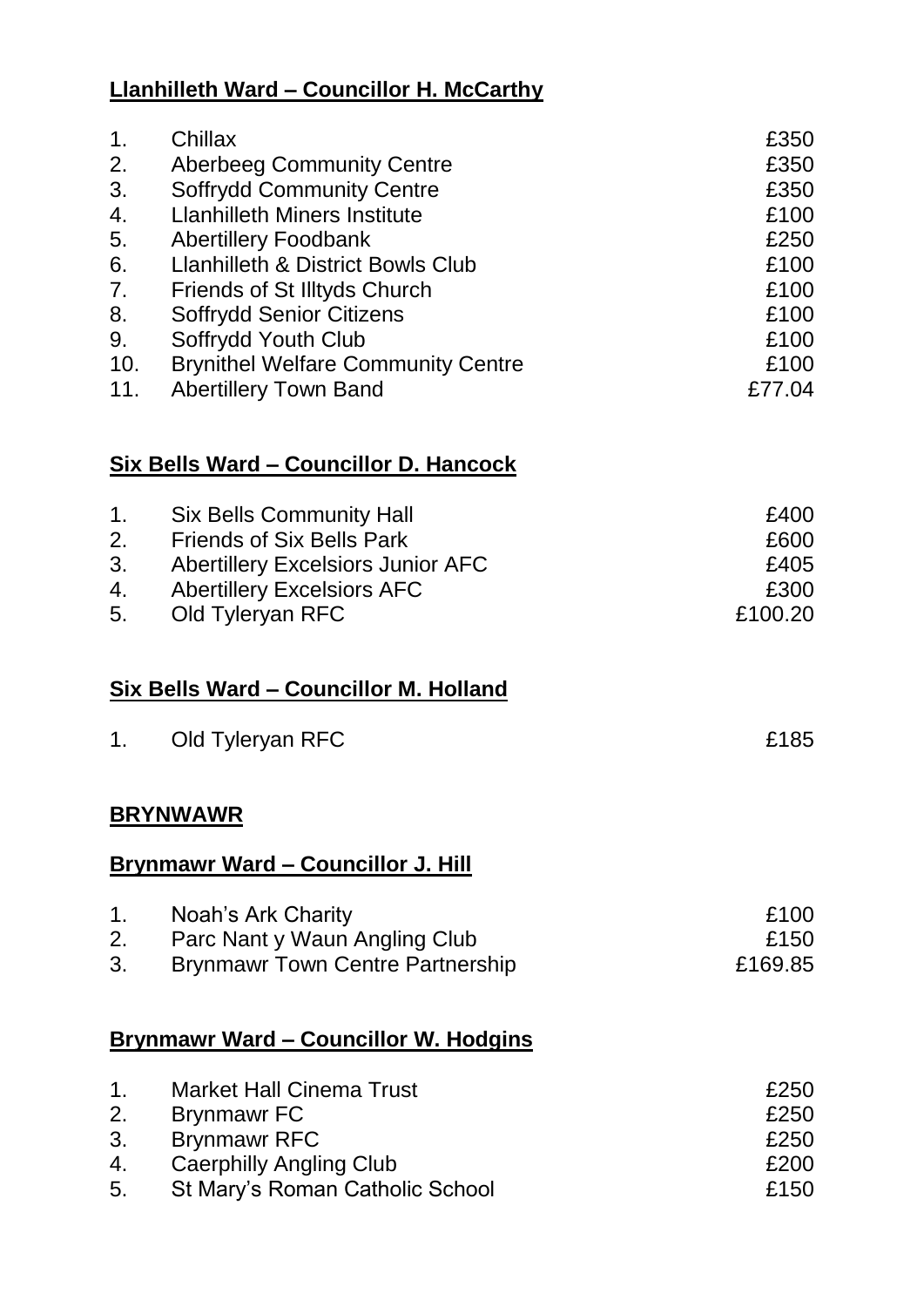| 6.<br>7.<br>8.<br>9.<br>10.<br>11.<br>12.          | Nantyglo RFC<br>Nantyglo Mini Rugby<br>Serving & Veterans Association of Blaenau Gwent<br><b>Brynmawr Musical Theatre Company</b><br>North Ebbw Fach Interact<br><b>Brynmawr Scouts</b><br><b>Blaen y Cwm CAST</b>                                                     | £200<br>£200<br>£200<br>£200<br>£200<br>£100<br>£150                  |
|----------------------------------------------------|------------------------------------------------------------------------------------------------------------------------------------------------------------------------------------------------------------------------------------------------------------------------|-----------------------------------------------------------------------|
|                                                    | <b>EBBW VALE</b>                                                                                                                                                                                                                                                       |                                                                       |
|                                                    | <b>Badminton Ward - Councillor C. Meredith</b>                                                                                                                                                                                                                         |                                                                       |
| 1.                                                 | <b>Blaenau Gwent Indoor Bowls</b>                                                                                                                                                                                                                                      | £50                                                                   |
|                                                    | <b>Badminton Ward - Councillor G. Paulsen</b>                                                                                                                                                                                                                          |                                                                       |
| 1.<br>2.<br>3.<br>4.                               | RTB Junior 2018<br><b>BGfm</b><br><b>Blaenau Gwent Indoor Bowls</b><br><b>Chairs Appeal</b>                                                                                                                                                                            | £75<br>£75<br>£50<br>£37.85                                           |
|                                                    | <b>Beaufort Ward – Councillors G. Thomas &amp; S. Healy</b>                                                                                                                                                                                                            |                                                                       |
| 1.                                                 | <b>Beaufort Tenants &amp; Residents Association</b>                                                                                                                                                                                                                    | £118.20                                                               |
|                                                    | <b>Rassau Ward - Councillor G. Davies</b>                                                                                                                                                                                                                              |                                                                       |
| 1.<br>2.<br>3.<br>4.<br>5.<br>6.<br>7.<br>8.<br>9. | <b>Blaenau Gwent Young Stars</b><br>Rhos y Fedwen Primary School<br><b>Acorns Nursery</b><br>Rassau AFC<br><b>Falcons Martial Arts</b><br>Ebbw Vale ATC<br><b>Blaenau Gwent Indoor Bowls</b><br><b>Blaenau Gwent National Autistic Society</b><br><b>Chairs Appeal</b> | £200<br>£200<br>£200<br>£200<br>£50<br>£50<br>£100<br>£100<br>£280.60 |

# **Rassau Ward – Councillor D. Wilkshire**

| <b>Blaenau Gwent Indoor Bowls</b> | £150 |
|-----------------------------------|------|
|                                   |      |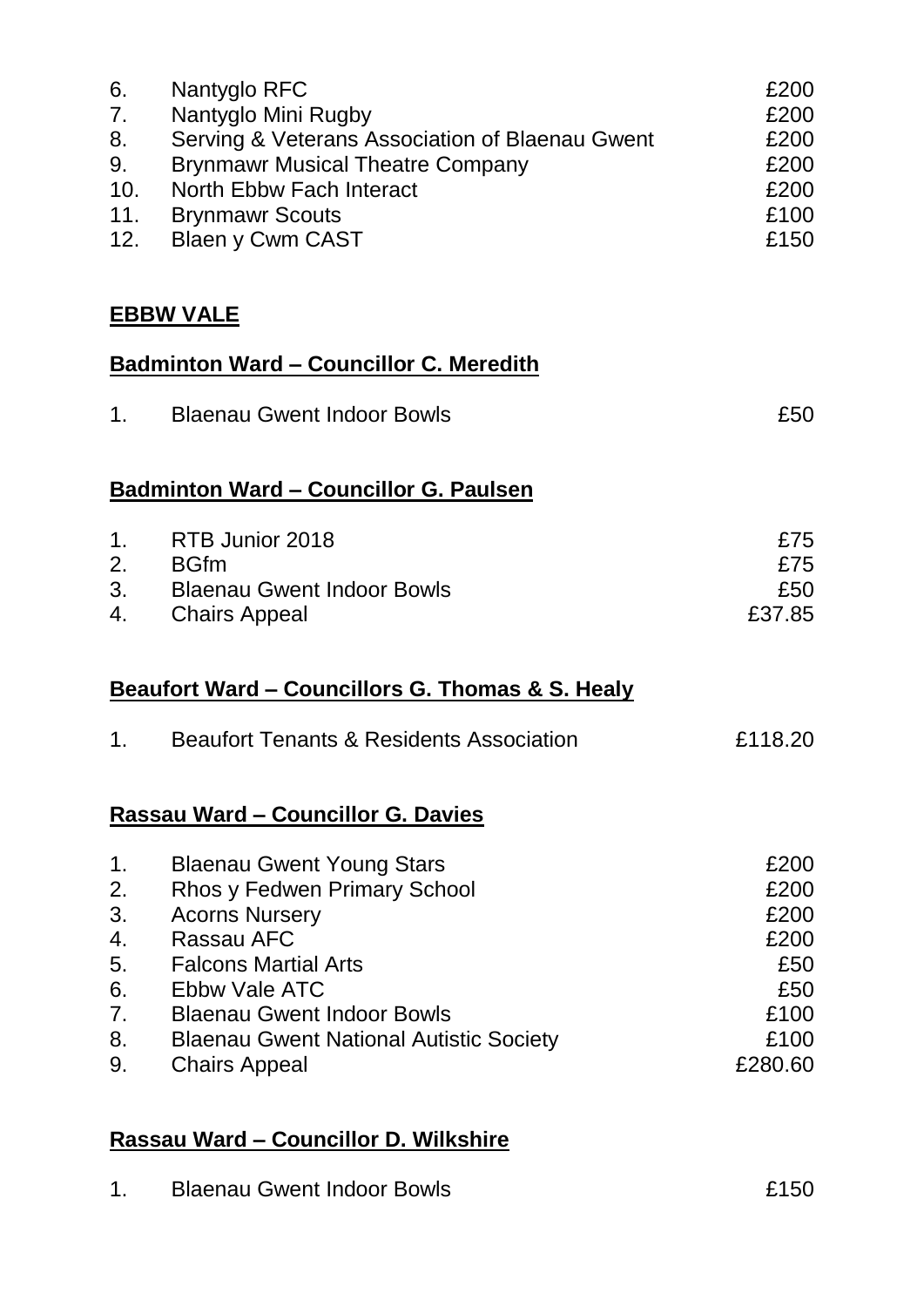#### **Ebbw Vale North Ward – Councillors D. Davies & P. Edwards & B. Summers**

1. Chairs Appeal **E152.13** 

#### **Ebbw Vale South Ward – Councillors J. Millard & K. Pritchard**

| 1 <sub>1</sub> | <b>Tyllwyn Allotment Association</b>     | £200      |
|----------------|------------------------------------------|-----------|
| 2.             | <b>Briery Hill Allotment Association</b> | £200      |
| 3.             | Tyllwyn OAP's                            | £500      |
| 4.             | <b>Zion Baptist Chapel</b>               | £300      |
| 5.             | Royal British Legion Ebbw Vale Branch    | £200      |
| 6.             | <b>Tyllwyn Methodist Church</b>          | £200      |
| 7 <sub>1</sub> | Ebbw Vale Xmas Lights Appeal             | £3,875.70 |

## **Cwm Ward – Councillors D. Bevan & G. Davies**

| Waunllwyd & Victoria Events Committee | £300    |
|---------------------------------------|---------|
| <b>Cwm Christmas Lighting Group</b>   | £314.05 |

## **NANTYGLO & BLAINA**

#### **Blaina Ward – Councillor G. Collier**

| <b>Blaina Sports Club</b>               | £500    |
|-----------------------------------------|---------|
| <b>Blaina Mens Bowls</b>                | £200    |
| <b>Blaina Ladies Bowls</b>              | £200    |
| <b>Cwmcelyn Methodist Church</b>        | £300    |
| 1 <sup>st</sup> Blaina Scout Group      | £100    |
| <b>Coed Cae Interact</b>                | £100    |
| Nantyglo & Blaina 275 Squadron ATC      | £200    |
| <b>Blaina Community Centre</b>          | £1000   |
| Nantyglo & Blaina Horticultural Society | £200    |
| <b>Blaina Allotments</b>                | £309.10 |
|                                         |         |